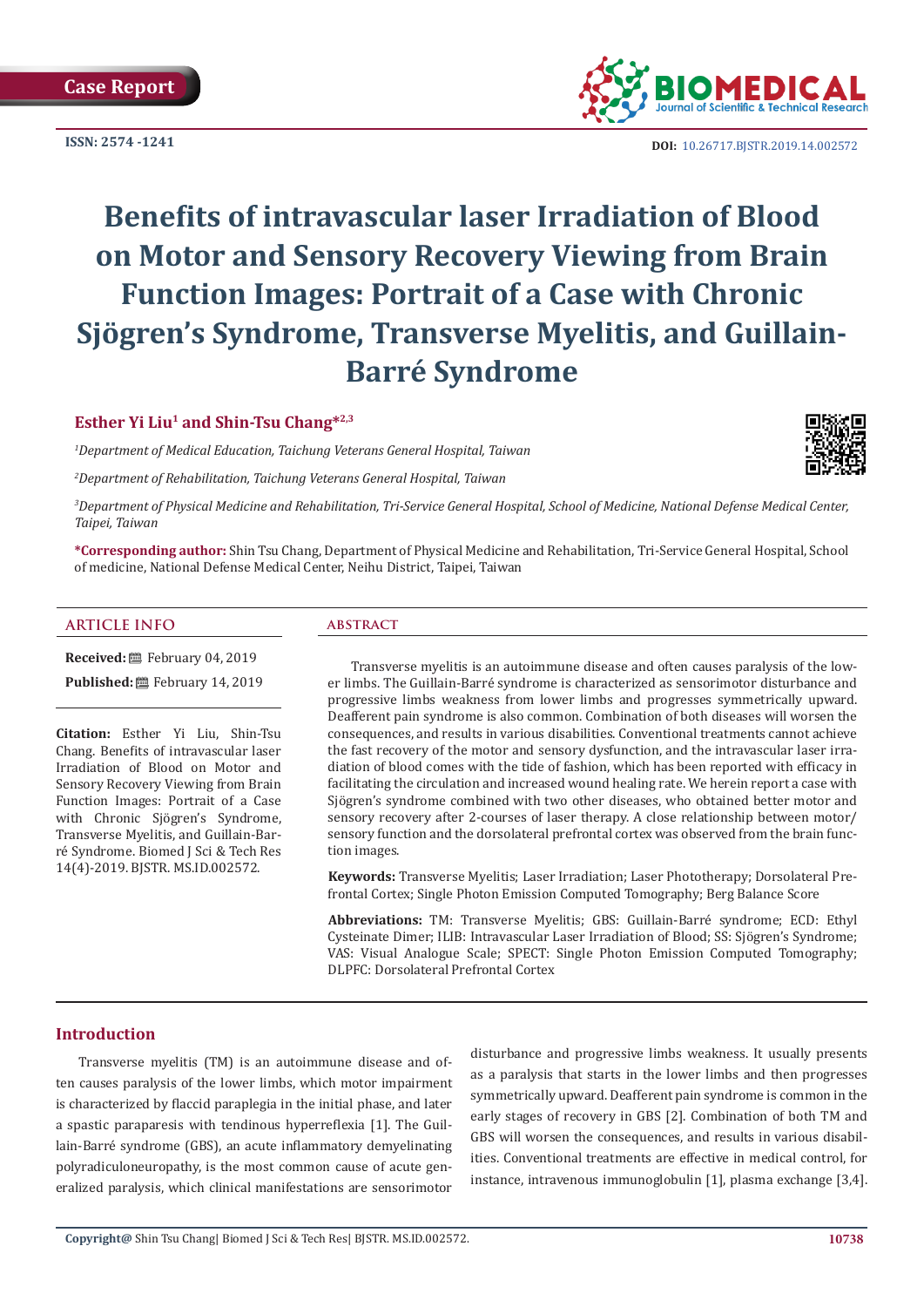Motor and sensory recovery depend on adequate rehabilitation [5,6], or virtual motor rehabilitation program [2]. However, those rehabilitative ways are slow and difficult in meeting some needs.

A novel method is always an expected way in order to have a faster recovery; therefore, the intravascular laser irradiation of blood (ILIB) comes with the tide of fashion. ILIB has been applied to multiple disciplines like cardiovascular events [7,8], rheumatology-related arthritis [9-11], fibromyalgia [12], hepatology [13], obstetrics (parturient patients for postpartum mastitis and nipple soreness) [14] and diabetes mellitus [15-17], as its properties of increasing microcirculation and improving oxygen supply. It is reported with efficacy in facilitating the circulation and increased wound healing rate [18,19]. We herein report a case with TM combined with GBS, who was treated with ILIB and obtained better motor and sensory recovery.

#### **Case Presentation**

A 43-year-old woman with underlying Sjögren's syndrome (SS) and experienced a prior episode of acute gastroenteritis, which caused to development of TM and GBS 3-4 years ago. Bilateral lower limbs numbness and weakness (muscle power score 2-3) caused her as to disable, and under the standard treatment of steroid pulse therapy and immunomodulators, she could reluctantly walk with the help of quadricane. However, severe neuropathic pain at T4-T5 level with Visual Analogue Scale (VAS): 8-10 persisted without any recovery at all. She came to our outpatient department for better

walking ability and pain relief. Berg Balance Score recorded as 8/56. The regional cerebral perfusion scan with single photon emission computed tomography (SPECT) was performed and showed decreased activities in the frontal area. Two courses of ILIB were provided (ten consecutive days each course with resting interval of 7-14 days). The procedure of ILIB was mentioned as before [20]. In brief, insertion of an optic fiber was inserted into a superficial vein in order to convey laser light.

Helium–neon (He-Ne) laser (YJ-ILIB-5, Bio-ILIB Human Energy Ltd, Taiwan) was applied with wavelength of 632.8 nm, power output 2.5 to  $3.5 \text{w/cm}^2$ , power intensity 1.79 to 2.04  $\text{w/cm}^2$ , energy 12.6 to 14.4 J, energy density  $6428.57$  J/cm<sup>2</sup>, and irradiation time 3600 s/ session. We adjusted power output depending on the patient's responses. After completeness of two courses of ILIB, neuropathic pain diminished to VAS 1-2, and the weakness of the both lower limbs improved (muscle power from 2-3 to 4-5). We tested her posture performance, which showed independent standing without obvious tilting nor body shaking, standing with eyes closed independently, and standing on right leg 3.5 seconds and left leg 2.5 seconds, even still difficulty in jumping on one leg. The second Berg Balance Score recorded as 46/56. She could walk steadily for 3 meters, staggering while turning around. She could walk with minimal help but need a pause when she made a turn (Figure 1). The second brain SPECT showed increased activities in the frontal area (Figure 2).



**Figure 1:** Walking ability of the patient. (A) She barely walked with the help of quadricane or wheelchair before the ILIB. (B) She could walk with minimal help but need a pause when she made a turn.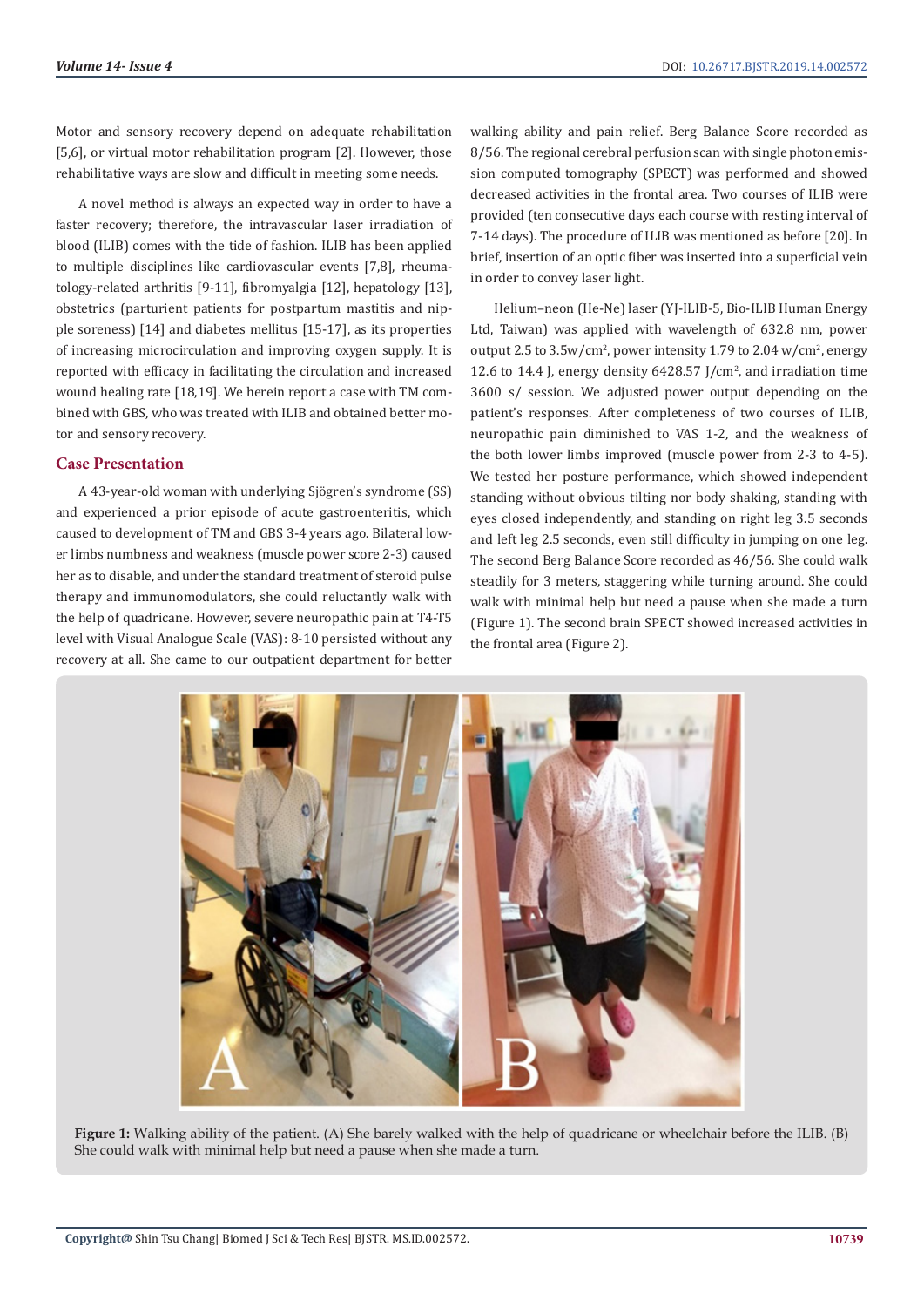

**Figure 2:** Tc-99m ethyl cysteinate dimer (ECD) brain perfusion SPECT study. Before (A) and after (B) the intervention of ILIB, there was increased uptake in the right frontal area, particularly in dorsolateral prefrontal cortex (arrow).

# **Discussion**

Medical conditions of our case were complex because the causes of the patient's disability are multiple diseases, which were attributed by GBS, TM, and her underlying SS. Traditional medications and therapy help the patient overcome the acute stage. Even Sadowsky et al. [6] applied well-known neurophysiologic rules to post-TM rehabilitation in order to have reality impact on adaptive residual functional capabilities. Sadly, chronic sub-disability remained unresolved. We used brain SPECT to assess the brain function before and after the ILIB and found a strong relationship between pain and lower limbs function and frontal lobe activity. Motor cortex, which located in the dorsal precentral gyrus, consists of primary motor cortex, premotor cortex and supplementary motor area. Of motor cortex, the dorsolateral prefrontal cortex (DLPFC) plays an important role in motor planning, organization and regulation [21]. SS have been demonstrated to have high rate of alterations in cerebral blood flow, no matter what psychoneurological symptomatic and asymptomatic, which changes were mostly localized in the prefrontal and frontal areas, occipital lobes and occipitoparietal area, and less frequently so in the temporal, parietal and central areas [22]. Two-course ILIB reversed the deficit in DLPFC of our case. Not only motor deficit, but also pain perception is associated with DLPFC.

In the review article from Seminowicz & Moayedi [21] stated that patients with chronic back pain, migraine, trigeminal neuropathic pain, hypnic headache, chronic post-traumatic headache, hip osteoarthritis and complex regional pain syndrome have reduced DLPFC gray matter, compared with healthy subjects. Our patient had neuropathic pain at the level of T4-T5, which pain had strong relationship with DLPFC, and the pain improved dramatically evidenced from increased uptake in the DLPFC in the second brain SPECT. The benefits obtained from ILIB were also shown from the posture-balance tests of our case. Balance improvement is assumed as subsequence to pain relief and motor function recovery. The decrease of blood flow of the region in the motor cortex leads to functional defect over lower limbs. ILIB is a therapeutic tool for facilitating circulation, including frontal area of the cortex especially in our case, which may improve the lower limbs function. One of our studies has shown that ILIB can improve perfusion of contralateral cerebellum during diaschisis after an ischemic stroke [20]. The ILIB also plays a role of immunomodulator as it directly or indirectly affects the cells of the immune system, which was unbalanced in our case with underlying SS. The post-treatment imaging study revealed that the ILIB was effective in facilitating circulation around the frontal area of the cortex, which improved the clinical performance especially pain and lower limbs function.

#### **Conclusion**

 Both brain SPECT and posture/ balance tests provided us a direct evidence of positive correlation between ILIB intervention and clinical performance. As for the patient's reality concern and daily rehabilitation, the intervention of ILIB could offer a supplementary treatment for the symptom's relief and better life quality.

#### **References**

1. [Sá MJ \(2009\) Acute transverse myelitis: a practical reappraisal.](https://www.ncbi.nlm.nih.gov/pubmed/19389491) [Autoimmun Rev 9\(2\): 128-131.](https://www.ncbi.nlm.nih.gov/pubmed/19389491)